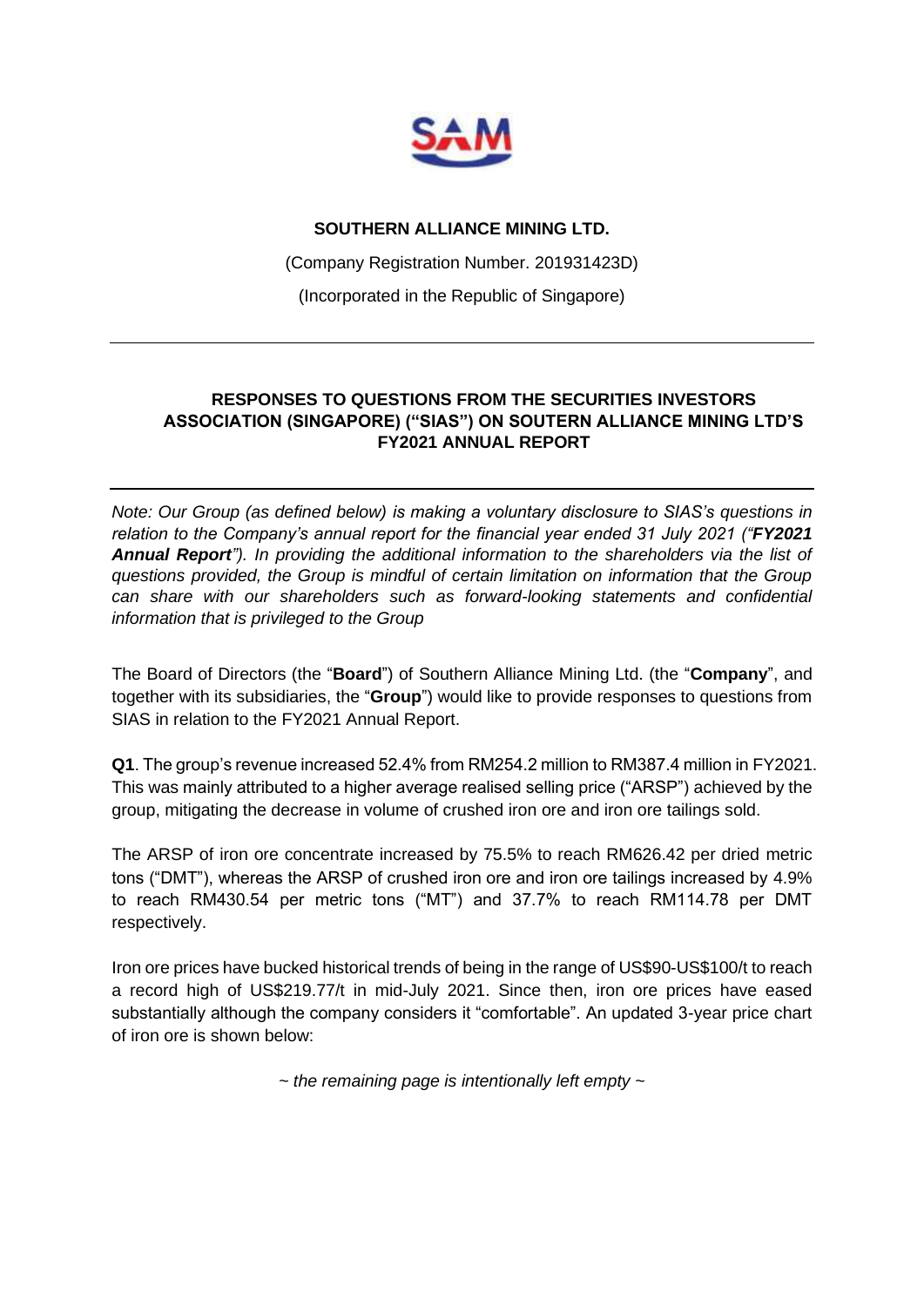



# (i) **How does the group manage the volatility in the price of iron ore? Does the group hedge its exposure through futures, forward contracts or options?**

**Company's response:** Commodity markets have, at various times, exhibited significant volatility. High volatility may result in hedging misjudgement and as such the Group does not hedge its position.

(ii) **How soon does management expect the supply from Brazil to return to prepandemic level? In addition, what is management's view on the price of iron ore going forward? What are management's strategies to maximise the value of the group's iron ore holdings?**

**Company's response:** Since the beginning of 2020, the iron ore supply from Brazil has been hampered due to the closure of mining activities owing to the severe rise in COVID-19 cases in Brazil. Sluggish growth in supply continued even as we navigated through the pandemic due to mining accidents, extreme weather and unexpected maintenance. Although it is difficult to ascertain when supply growth from Brazil would be able to achieve pre-pandemic levels, the Group is of the opinion that the excess demand situation will continue to persist over the next couple of years and hence, paints an optimistic outlook for the Group.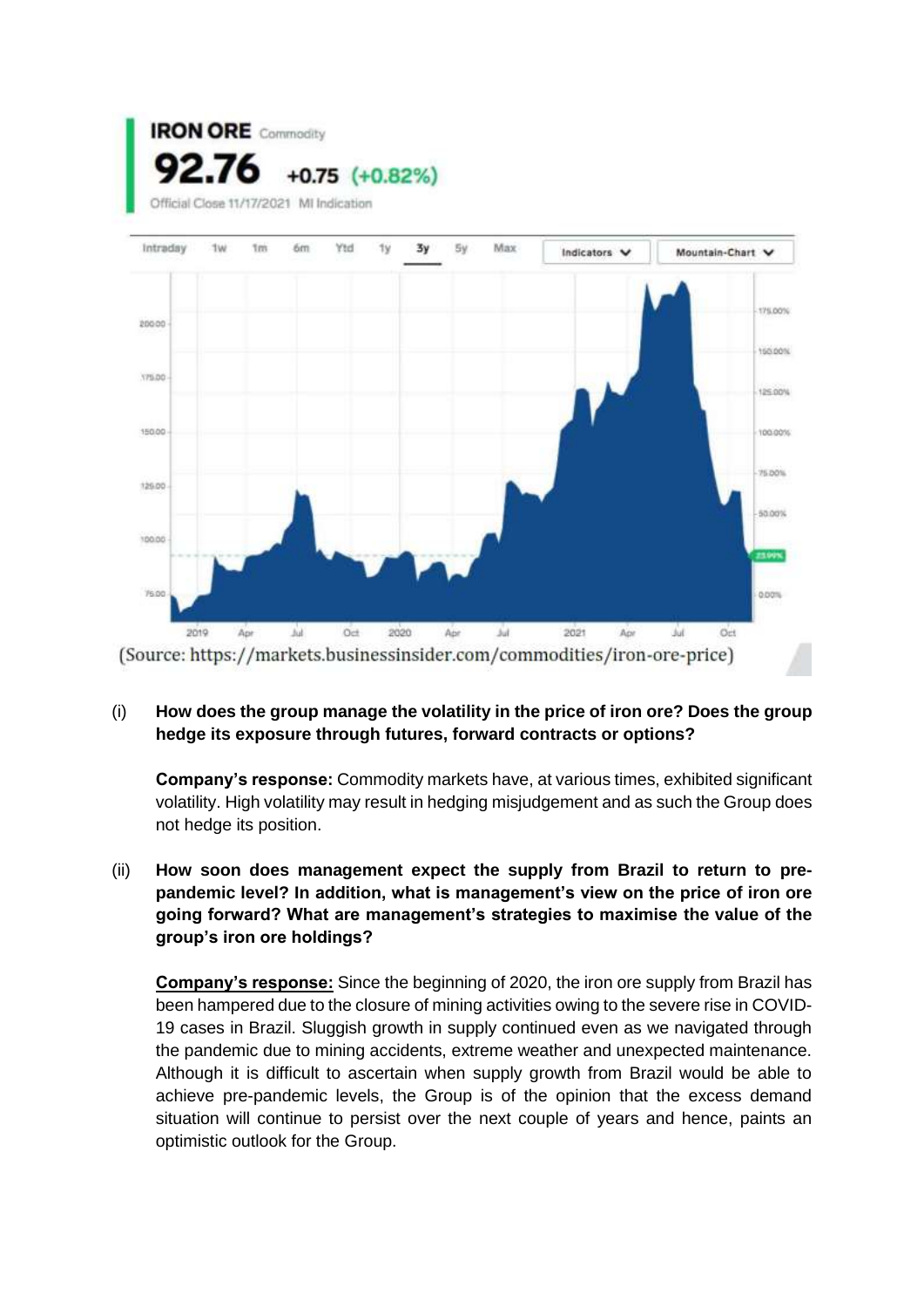Economies around the world have adopted an infrastructure-led economic recovery from the pandemic. This has significantly boosted the demand for steel consumption and hence, led to an excess demand situation for the iron ore industry amidst tepid supply growth. Despite the restoration of supply from Brazil that may further add to the supply in the market, the Group foresees there to be continued demand growth and steady consumption in the near future.

With the stable demand from the domestic steel mill, the Group will continue to leverage on our experience and expertise in the iron ore mining industry by focusing on cost efficiency, while continuing the exploration for the extension of iron ore bodies, which if such discovery would be able to contribute to the economies of scale.

# (iii) **What is the impact of the Movement Control Order ("MCO") on the group's operations?**

**Company's response:** The first MCO was in effect from 18 March 2020 to 3 May 2020. The Group, however, had received Malaysian Ministry of International Trade and Industry ("MITI")'s approval to operate since 22 April 2020, subject to certain conditions.

During FY2021, the introduction of full MCO which commenced on 1 June 2021, our Group had temporarily ceased operations for a period of approximately 41 days which represented 11% of loss of working days per calendar year. Notwithstanding that, care and maintenance works continued to be carried out during the period.

FY2022 witnessed Malaysia entering into National Recovery Plan ("NRP"), which focuses on progressively reopening society and the economy. Our Group recommenced operation in accordance to strict standard operating procedures in relation to the management of COVID-19. However, there was a temporary closure of the Chaah mine from 16 September 2021 to 21 September 2021 due to mine workers testing positive for COVID-19. The temporary closure and the operation at site below full capacity till end of September 2021 are not expected to have any material impact on the Group's financials.

Moving forward, in line with the government's intention for economic recovery under the NRP, our Group is cautiously optimistic that the Government of Malaysia may not roll out future MCOs which may affect our Group's operations.

As noted in the CEO's message, crushed iron ore sales volume was only 400 MT (a decrease of approximately 91,700 MT or 99.5%) and iron ore tailings sales volume was 98,400 DMT following a 53.5% decrease. There was a 7.8% increase in iron ore concentrate sales volume of 600,000 DMT in FY2021.

### (iv) **What were the utilisation rates of the group's production facilities in FY2021**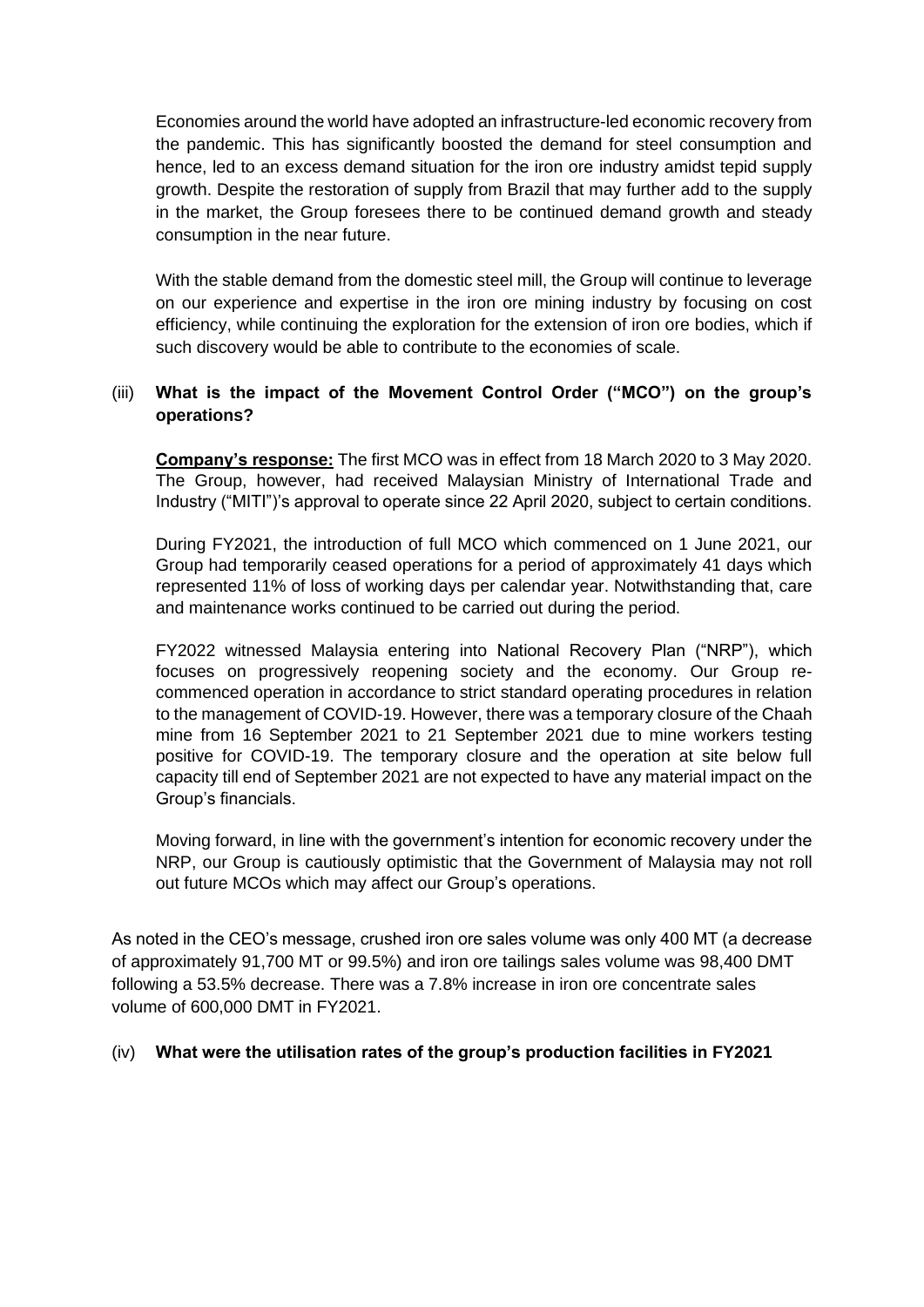**Company's response:** We would like to refer to the Company's offer document dated 16 June 2020, particularly on page 156 "Production Capacity and Utilisation Rates" which is reproduced below.

*"The Group arranges and utilises its processing facilities based on the (i) availability of ore; (ii) quality of the feed; and (iii) size and specifications of the end products required, a presentation of the utilisation rates for our processing facilities during the Period Under Review will not be meaningful."*

Our Group believes that the presentation of the Group's utilisation rates may not be an appropriate indicator to measure the work efficiency as the plant utilisation is conditional upon the availability of ores. This is further dependent by the overburden stripping ratio, which varies from time to time, depending on the stage of mine development work.

# (v) **What is the group's targeted production in FY2022?**

**Company's response:** The Group's production is determined by the mining plan developed by mining engineer. Current mining plan is being reviewed by our engineer which has considered factors such as the effect of the MCO, the recent outbreak at Chaah Mine as well the recent exploration information. As such the Group is unable to provide information as to the targeted production for FY2022. At this current point in time the Group will continue to assess its production capacity on an ongoing basis.

### (vi) **Does management have good visibility of the production and/or sales volume?**

**Company's response:** The Group does not foresee material changes in the demand from the domestic market. For record, Malaysia is a net importer of iron ore as the domestic supply is unable to fulfil the domestic demand. The Group is accelerating its mining activities due to the effect of MCO, as well as the recent outbreak at our Chaah Mine as previously announced.

# (vii) **Is the group looking to increase its production capacity? What is the projected capital expenditure for its iron ore operations in the next 2-3 years?**

**Company's response:** The Group consistently reviews our operating capacity in tandem with the progress of mining activities as well as the condition of the present fleet of equipment. As the results, over the last two financial years, the Group has incurred RM35.3 million of capital expenditure excluding investment in national grid power. The Group has further allocated RM27 million as its capital expenditure for FY2022. The Group may further allocate budget for capital expenditure depending on the outcome of Chaah Mine exploration program as well as the exploration program for gold project.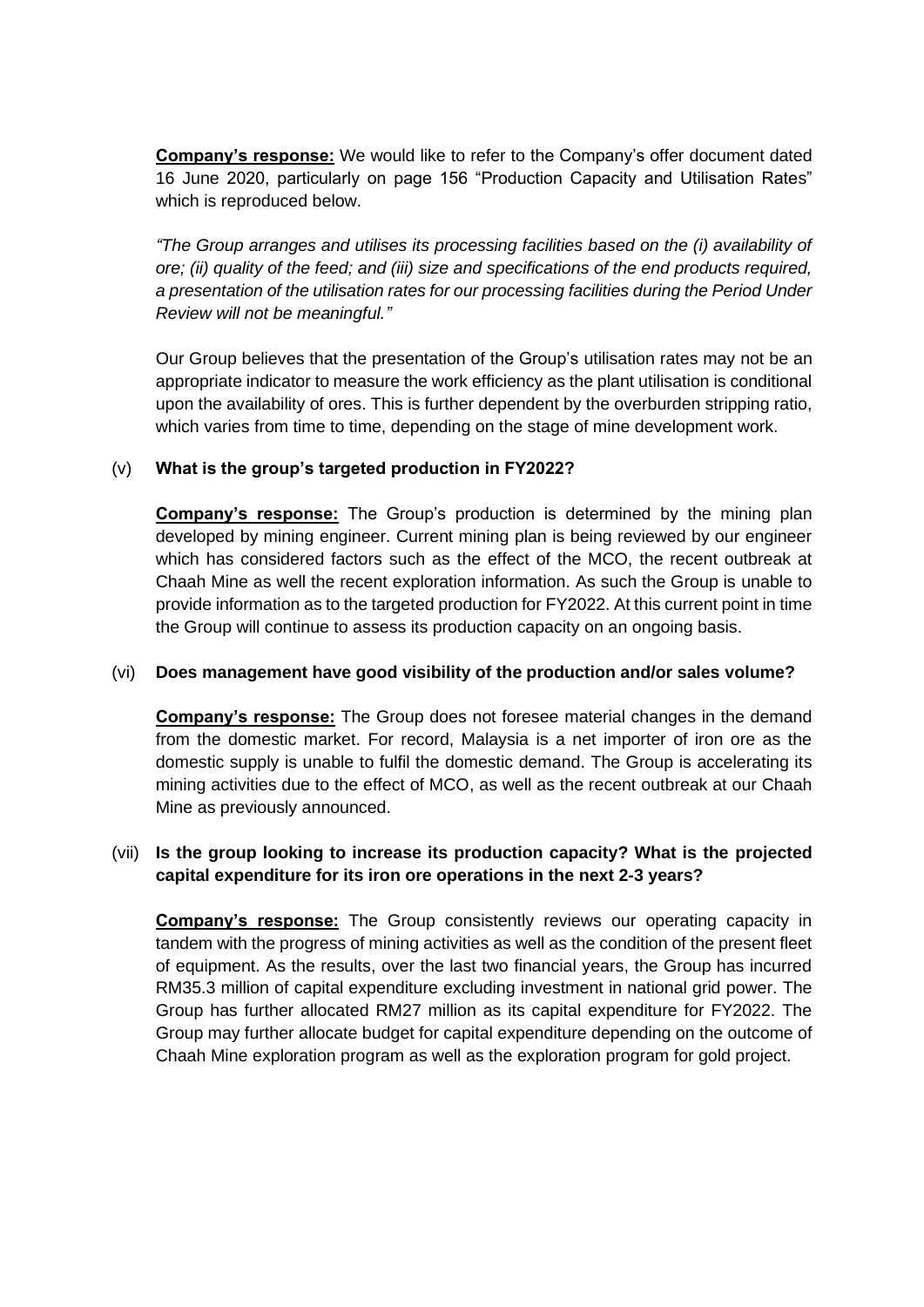**Q2.** In July 2021, the company announced that it had entered into a joint venture agreement with Duli Yang Maha Mulia Sultan Ibrahim Ibni Almarhum Sultan Iskandar (DYMM) to establish a joint venture company ("JV Company") to mine for gold in Johor ("**Proposed New Business**").

# (i) **Can the company help shareholders understand if the group and the joint venture partner have any prior experience in gold mining?**

**Company's response:** We would like to refer our shareholders to Section 3.4 at page 27 of the Company's Shareholders' Circular dated 30 July 2021 ("the Circular").

*While the Group does not have a track record in gold exploration and mining, key members of the Group's management team have prior experience in a gold mining project in the State of Kelantan, Malaysia*." As further highlighted in the Section 4.5 of the Circular*, "the Group will carefully monitor developments and progress in the Proposed New Business. Where necessary, it will strengthen the management and execution team of the Proposed New Business with additional candidates with the credentials and experience relevant to the Proposed New Business. The Group will also continually evaluate the manpower and expertise required for the Proposed New Business and will, as and when required, engage suitably qualified external personnel, consultants, industry experts and professionals for the Proposed New Business. In making decisions, the Board and senior management will seek the advice of these reputable external consultants and experts where necessary and appropriate. Where necessary, work may be outsourced to these third parties who have expertise in the relevant area.*

# (ii) **How transferable are the skillsets and experience in iron ore mining to gold exploration and mining?**

**Company's response:** While the gold mining techniques are different from iron ore mining, the project will be implemented according to the respective mine plan to be developed by a competent mining engineer. As such, the skillsets and experience that the Group has acquired will be helpful in the planning for the exploration, interpreting the exploration and metallurgical results, capital expenditure planning as well as execution of the mine plan. The main challenge will be the processing, which the Group believes that the manner can be resolved by engaging the right team of professionals and/or contractors.

It is noted that the joint venture is to help the group diversify its business into gold mining operations so as to reduce its risk exposure to iron ore price volatility.

# (iii) **Can management demonstrate and explain the diversification benefits expected from this venture, e.g. the correlation between the prices of gold and iron ore?**

**Company's response:** There is no correlation between the prices of gold and iron ore, we believe that our joint venture will provide a good natural hedge against the risk of price fluctuation of a single product.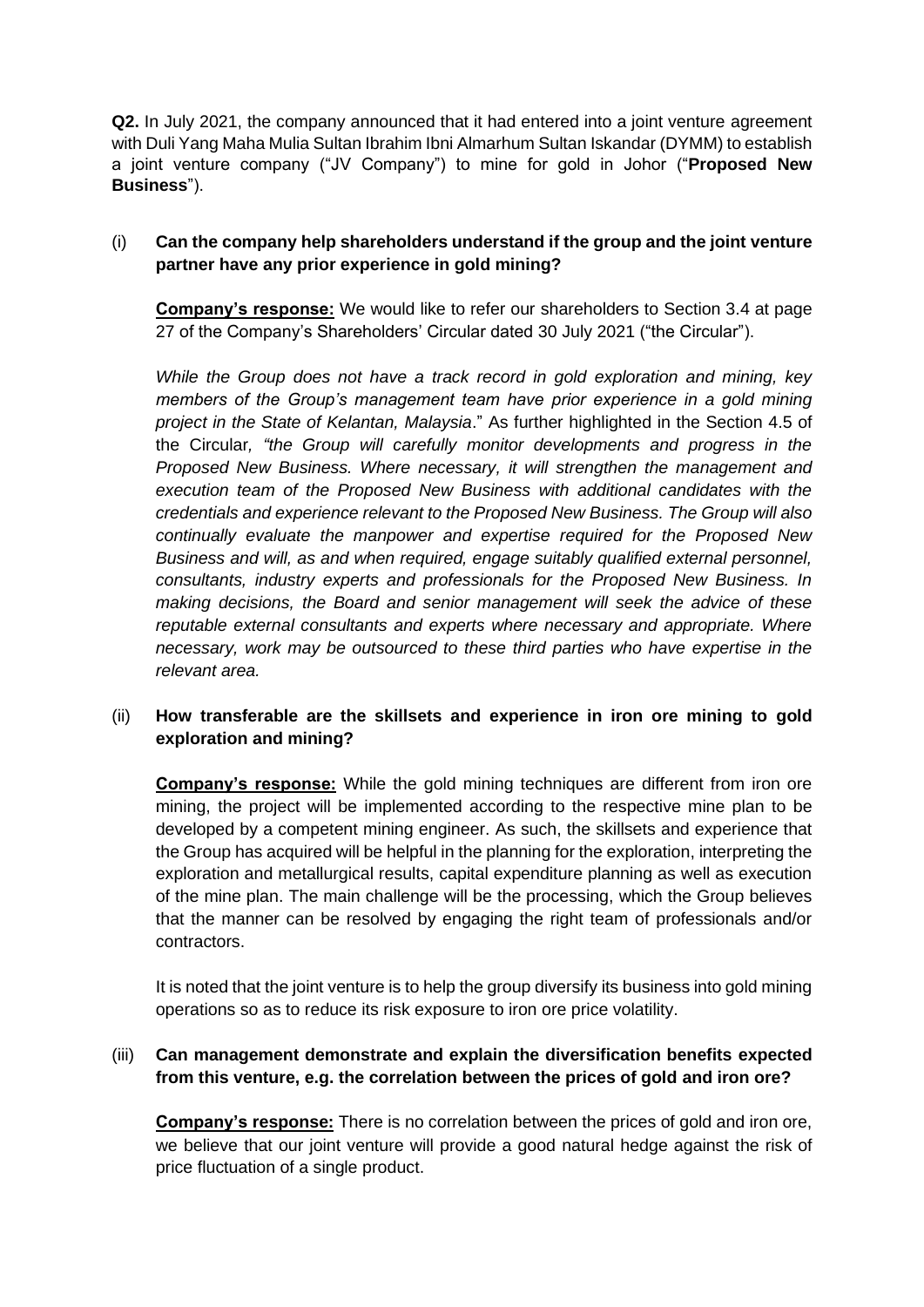In addition, we would like to bring our shareholders attention to page 36 and 37 under section 4.3 of the Circular. The following are the summary of the rationale and potential benefits expected from the venture:

- (a) Additional and recurrent revenue streams;
- (b) Reduce reliance on the existing business; and
- (c) Enhance shareholder's value
- (iv) **What is the expected investment required for the gold operations? Will the company and its joint venture partner be contributing capital to the joint venture company in the proportion of its shareholdings, i.e. 85% and 15% respectively?**

**Company's response:** We would like to refer our shareholders to Section 3.3 of the Circular at page 26 – 27. As highlighted, there are certain evaluation processes that needs to sequentially take place before any mining activities can be conducted. The associated costs are dependent on the outcome of the preceding steps.

Among the steps are:

- (a) Gathering and review of information;
- (b) Obtaining of exploration license and commencement of exploration works;
- (c) Review of laboratory testing results and decision on whether to proceed with mining; and
- (d) Approval of licence by authorities.

As the exploration license is still pending, only a preliminary desktop study was conducted as of the date of this announcement. Subject to the procurement of the exploration license, the initial funding required for step (b) and (c) above is estimated to be in the region of Ringgit Malaysia Two Million and each party shall contribute in proportion to their respective shareholdings. Subsequent funding requirement will be conditional upon the preliminary outcome of the field study.

### (v) **If things go smoothly, when would the group be able to produce its first gold?**

**Company's response:** Currently the Group is unable to definitively provide as to when the first batch of gold can be produced. This is because commencement of the operation is first and foremost conditional upon the issuance of the following approvals / licenses as listed below, and whether the identified area (as defined in the Circular) is assessed to be economical to mine, both of which are beyond the control of the Group:

- (a) The approval for a proprietary mining lease or mining lease as the case may be by the State Authority pursuant to Johor State Minerals Enactment;
- (b) The approval of the Environmental Impact Assessment ("EIA") Report by the Department of Environment pursuant to the Section 34A (2c) of the Environmental Quality Act 1974 and Environmental Quality (Prescribed Activities) (Environmental Impact Assessment) Order 2015; and
- (c) The issuance of Operational Mining Scheme by the Minerals and Geoscience Department of Malaysia pursuant to the Minerals Development Act 1994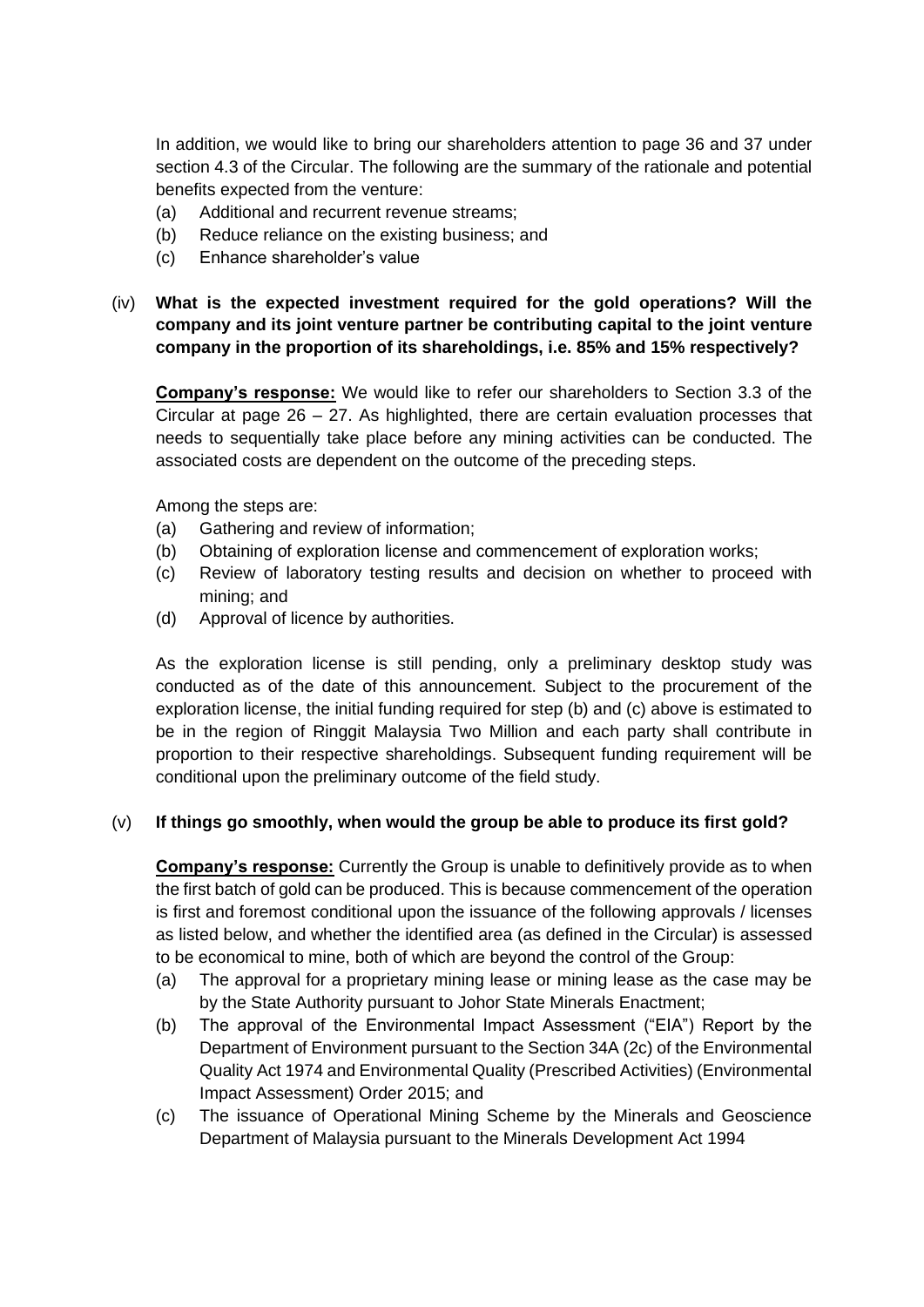(vi) It was disclosed that the JV company will pay a tribute to DYMM equal to 30% of the JV company's annual profit before tax. **How was the 30% rate determined?**

**Company's response:** The Group is unable to disclose the computation of the tribute as it involves certain technical and commercial considerations which is privileged and confidential information to the Group.

## (vii) **In the board approval process for the gold mining operations, what were the key assumptions used by the board/management? In particular, what is the estimated selling price of gold used in the board approval process?**

**Company's response:** The Board will only approve the mining operations should the pre-feasibility study report or feasibility study report produced by competent person(s) is found to be favourable. The reports, *inter alia*, generally contain:

- (a) Technical and economic viability of the project;
- (b) Preferred mining technic and its effectiveness; and
- (c) Financial analysis based reasonable assumptions on the mining, processing, metallurgical, infrastructure, economic, marketing, legal; and other factors

As at the date of this Announcement, none of the above are available for the Board of Directors to assess and decide as the Group has yet to commence the exploration works.

*~ the remaining page is intentionally left empty ~*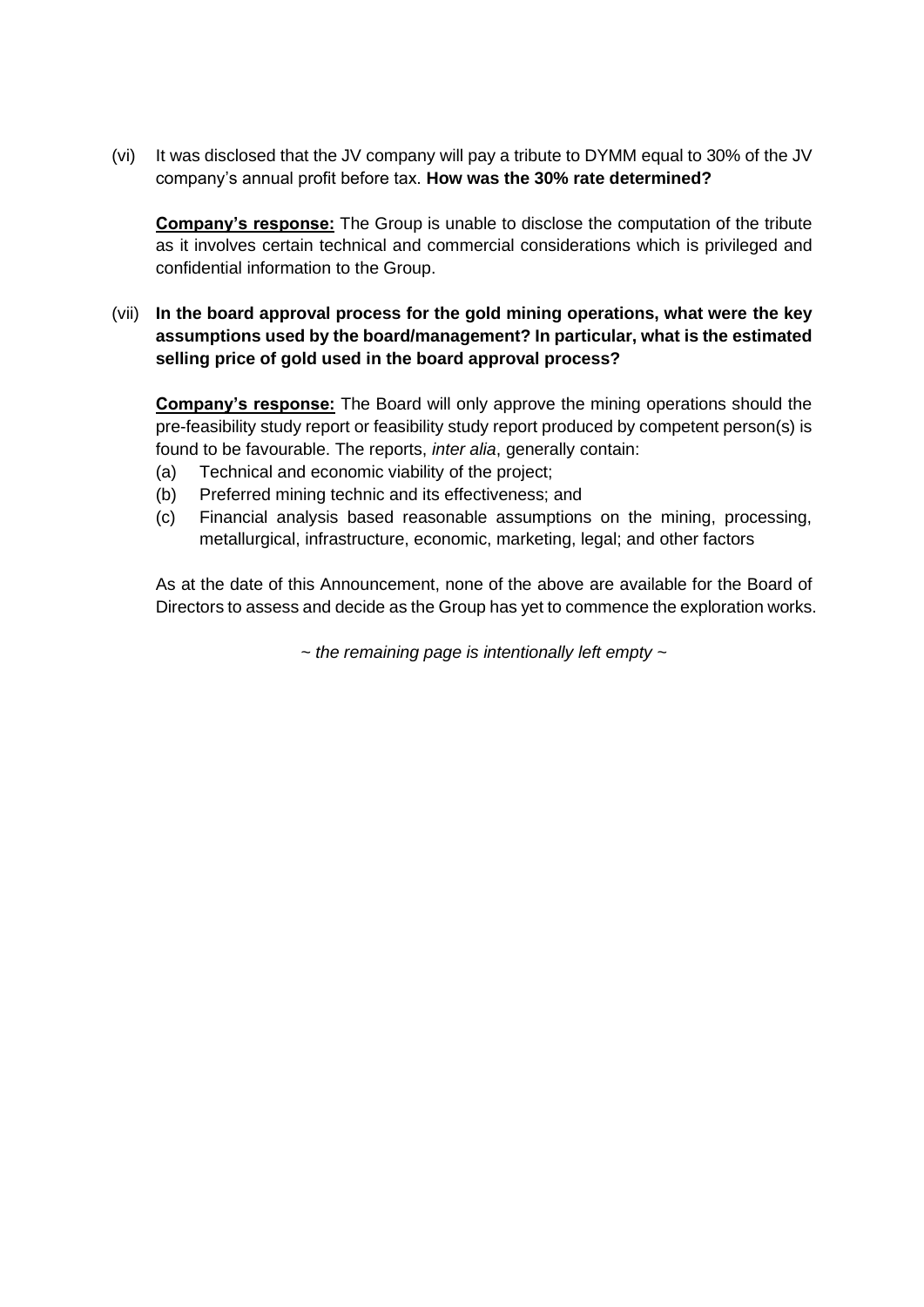**Q3.** In its corporate governance report, the company has stated that it will be issuing its first sustainability report for FY2021 by 31 July 2022 (page 55). Rule 711A requires issuers to issue a sustainability report for its financial year, no later than 5 months after the end of the financial year although an issuer in its first year of reporting may report within 12 months of the end of its financial year (Practice Note 7.6 Sustainability Reporting Guide). This is to allow sufficient time for preparation by the issuer.

# (i) **Given that the company was listed on 26 June 2020 and that it held its first annual general meeting on 27 November 2020, can the company clarify if it had to issue a sustainability report for the financial year ending 31 July 2020?**

**Company's response:** Paragraph 6.5 of Practice Note 7E requires an issuer listed on or after 1 January 2017 to issue a sustainability report from its first full financial year of listing, in the Company's case the first full financial year is FY2021. As such, our Group will issue our first sustainability report within 12 months from FY2021, i.e. before 31 July 2022.

# (ii) **Can the board help shareholders understand the progress it has made in its sustainability report?**

**Company's response:** The Group is in the midst of preparing its report. Followings are the progress made on the sustainability reporting exercise:

- (a) Sustainability report roadmap has been established;
- (b) Stakeholder groups have been identified and engaged;
- (c) Material ESG factors have been identified;
- (d) Training has been done for key officers involved in the exercise;
- (e) Data has been gathered and collected; and
- (f) Assessment is in progress.

The Group shall publish its sustainability report on the SGXNet in due course but before 31 July 2022.

### (iii) **What are the material ESG factors that have been identified so far?**

**Company's response:** The materials ESG factors identified:

- (a) GRI 204: Procurement Practices
- (b) GRI 205: Anti-Corruption
- (c) GRI 302: Energy
- (d) GRI 307: Environmental Compliance
- (e) GRI 401: Employment
- (f) GRI 403: Occupational Health and Safety
- (g) GRI 404: Training and Education
- (h) GRI 413: Local Communities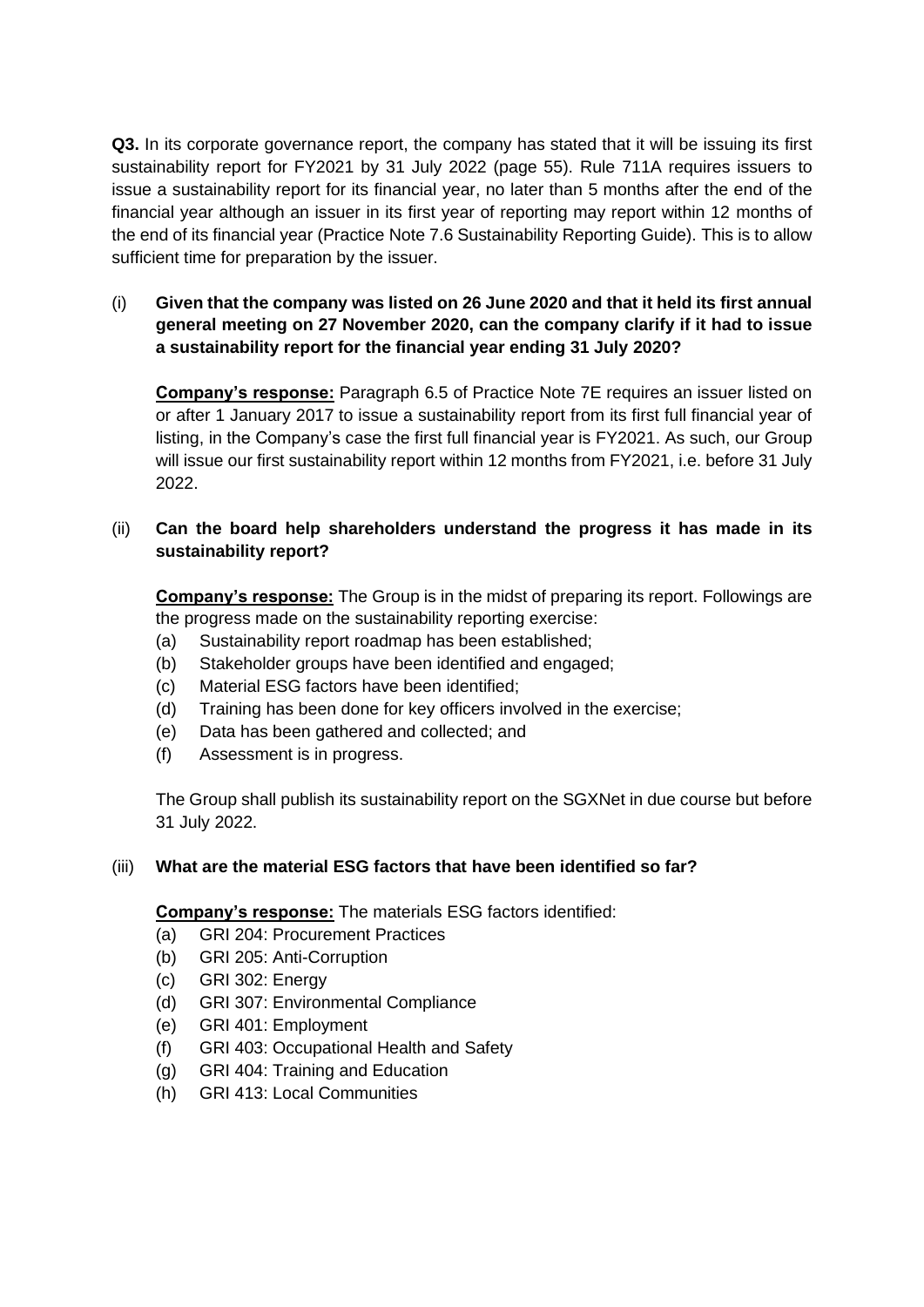- (iv) **Would the board be able to provide shareholders with the board statement on the group's sustainability efforts at this point? Company's response:** A Board statement will only be issued together with the sustainability report when the assessment exercise is completed and the report is finalised
- (v) In the vision statement, it was stated that the group strives to contribute its part in "*advocating responsible mining, with a careful and balanced approach in the pursuit of profit, promoting people's welfare, and preserving the planet for sustainable growth*". **How does the group balance the environmental impact as it carries out mining?** It is widely acknowledged that the extractive sector is associated with a range of serious environmental challenges which include land clearance and degradation, pollution, loss of biodiversity, intensive water use, etc.

**Company's response:** Climate change has become one of the most pressing issues of today and has caused a shift in the mindset of investors and shareholders towards the mining industry. They are more concerned than ever about the environmental impact of the mining industry. However, mining is an important industry with respect to economic growth and hence, industry stalwarts have pivoted to give rise to the concept of responsible and sustainable mining.

Responsible mining involves engagement with various stakeholders such as local community, workers, suppliers, taxing authorities and others to ensure the associated risks arising from mining activities are well identified, addressed and managed.

The mining industry in Malaysia like any other geography is highly regulated and is subject to audit by various statutory bodies. Almost all potential mining projects in Malaysia require a comprehensive environmental impact assessment study to conduct a cost benefit analysis from the environmental perspective. Any mining project which is predicted to cause more damage than good will not be approved. Similarly, stringent conditions are imposed on mining projects and prior to approval, comprehensive environment management plan must be prepared and carried out.

In line with industry good practices, the Group closely monitors its exploration activities to identify potential mineralisation. We conduct mining activities only on areas with an economic benefit that would outweigh the environmental cost associated with it. We have implemented the necessary checks and balances to ensure that we carry out best mining practices to minimise environmental damage.

Additionally, the mine rehabilitation program during the closure of the mine is equally important to limit the environmental impact. This is to ensure that the damage arising from the mining activity is "repaired".

In conclusion, the Group will undertake potential mining projects while being constantly mindful of our environmental footprint and ensure that we continue to innovate and limit the damage caused by such mining activities.